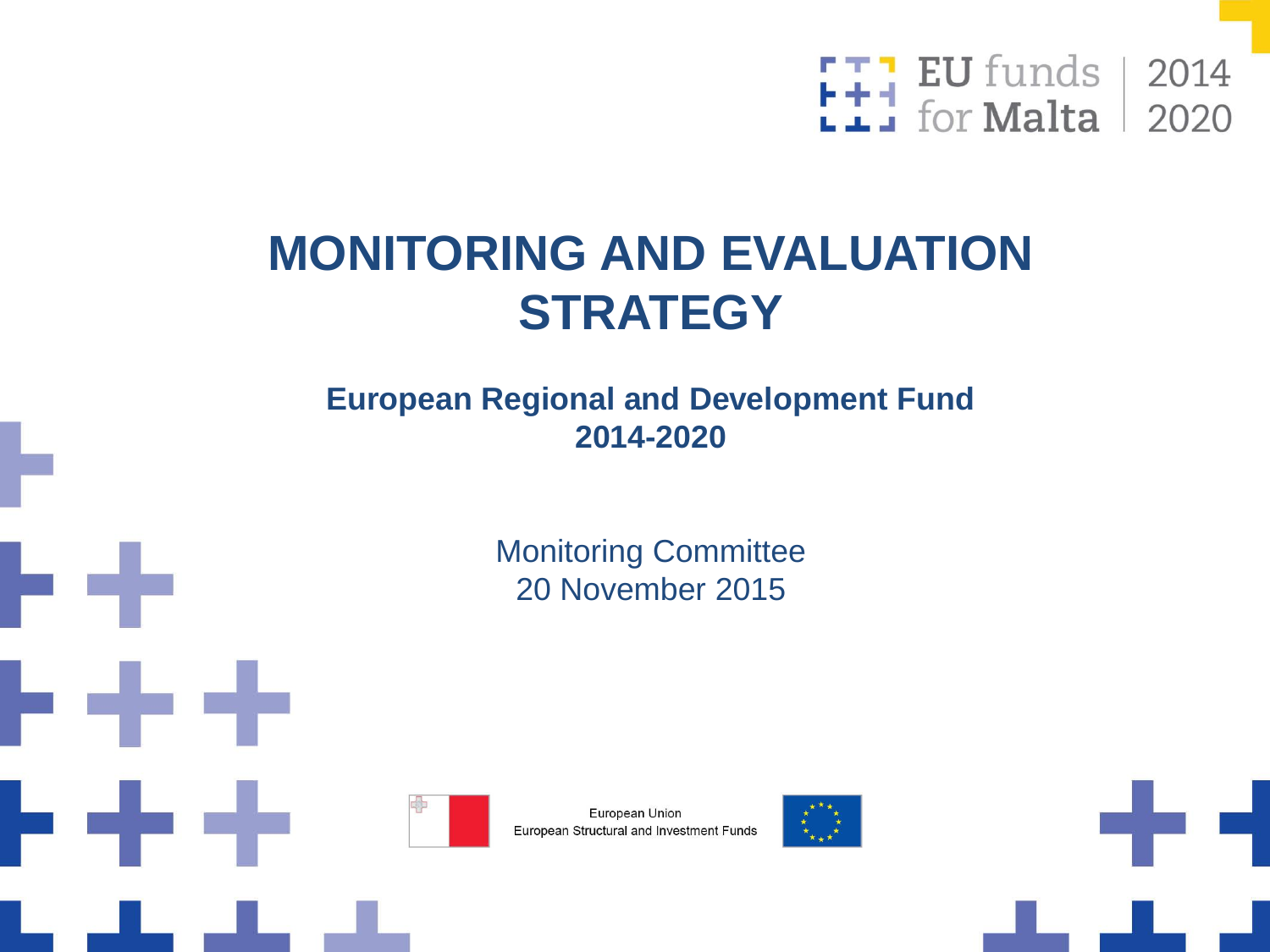

## **Regulatory Requirements**

#### **Main Legal Requirements**

- Article 54(9) of Regulation (EU) 1303/2013 obliges both the European Commission and its Member States to ensure the effectiveness of monitoring, reporting and evaluation during the preparation and implementation of the ESIF
- Articles 47-49 indicates the role and functions of the Monitoring Committee
- Articles 50 and 53 indicates the reporting requirements of both the European Commission and the Managing Authority
- Articles 54-57 outline the provisions relating to evaluation and briefly describe the various forms of evaluations that need to be carried out by the Managing Authority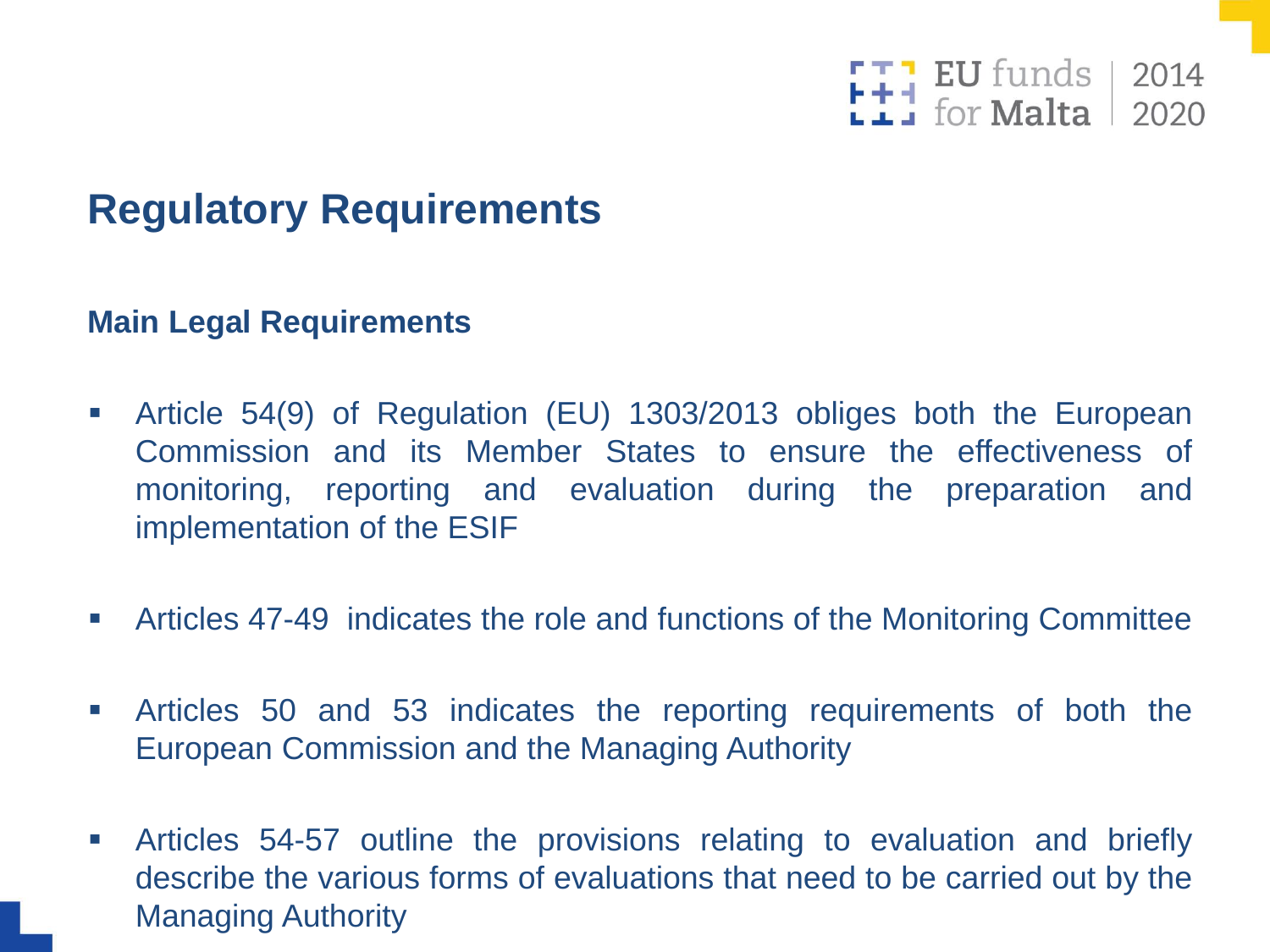

## **Past Experience: 2007-2013 Programming Period**

- Following the 2007-2003 programming period, a number of challenges are foreseen during the 2014-2020 programming period, being:
	- The requirement to evaluate regularly and systematically the impact of ESIF
	- The need to apply rigorous evaluation approaches (counterfactual impact evaluation, theory-of-change evaluation, etc.)
	- Provisions on the involvement of stakeholders into the whole ESIF process, including monitoring and evaluation
	- Participatory evaluation as a possibility for the involvement of stakeholders into the evaluation process
	- The need to collect, monitor and administrator the necessary data requirements for evaluations in a timely and coherent manner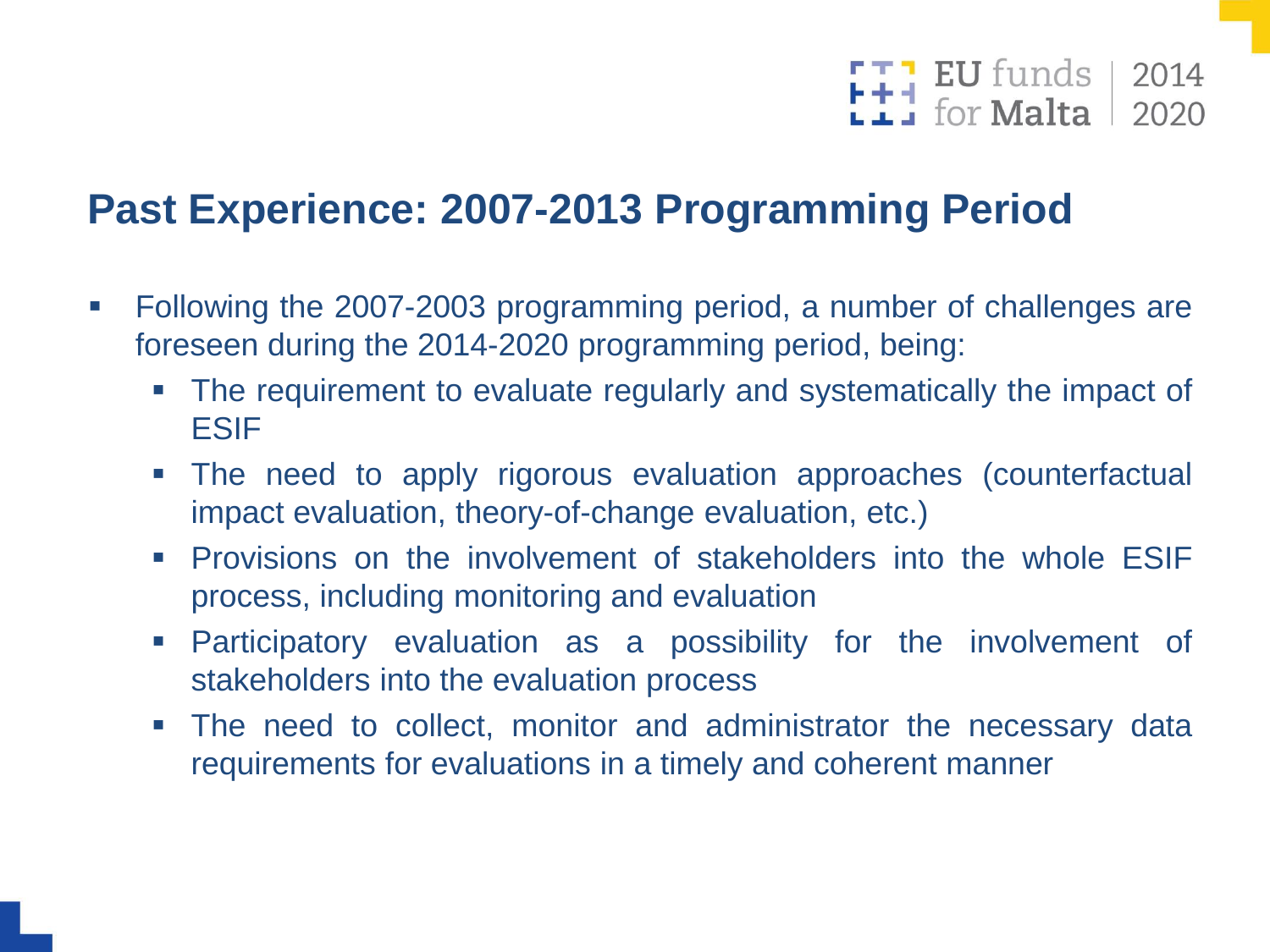

## **Monitoring**

- During the 2014-2020 programming period, the Managing Authority has embarked on setting up a results-based monitoring and evaluation system as a tool to track progress and demonstrate the impact of a programme
- Elements of the results-based monitoring and evaluation system include:
	- Baseline data to describe the problem or situation before the intervention
	- Data collection on results and whether they contribute towards the achievement of the outcomes stated in the Grant Agreement
	- Systemic reporting with more qualitative and quantitative information on the progress toward outcomes
	- Capture information on success or failure of strategy/programmes in achieving desired outcomes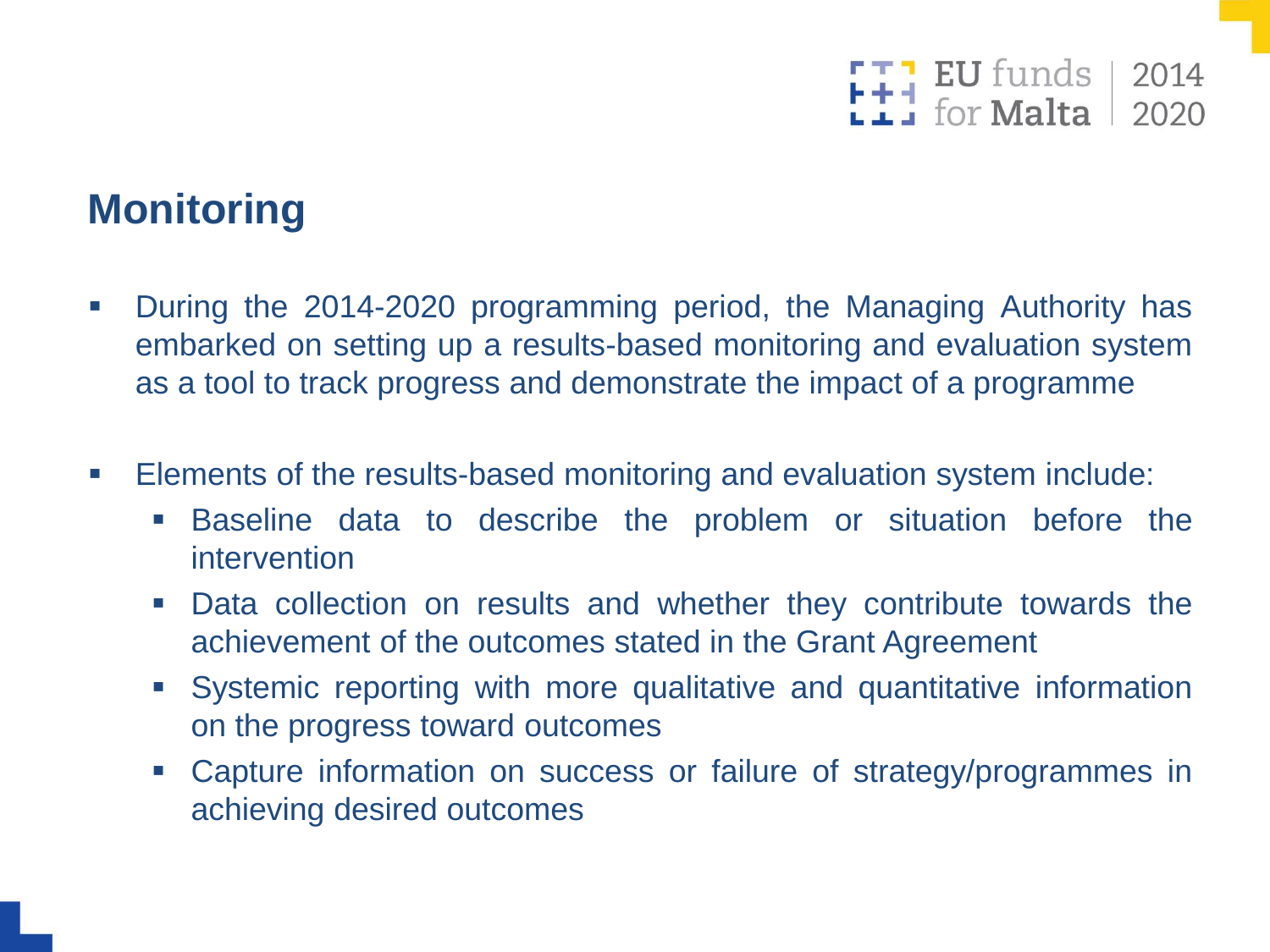

## **Monitoring of Results**

- Channels to monitor the results include:
	- **Structural Funds Database 2014-2020**
	- **Project Progress Reports**
	- Ministerial/Intermediate Bodies Project Steering Committee
	- **High Level Monitoring Meetings**
	- **Cabinet**
- Moreover, as part of its management procedure, the Managing Authority will ensure that during the management and administrative verifications, these steps are taken:
	- Initial checking and analysis at application stage in order to assess the projects; contribution to the specific objectives and results of the relevant priorities
	- Ensure, on the basis of the data reported by the beneficiaries at project level, that it is aggregated or micro data related to indicators and target values at investment priority, priority or programme level is timely, complete and reliable
	- Check key requirements concerning data collection, storage and quality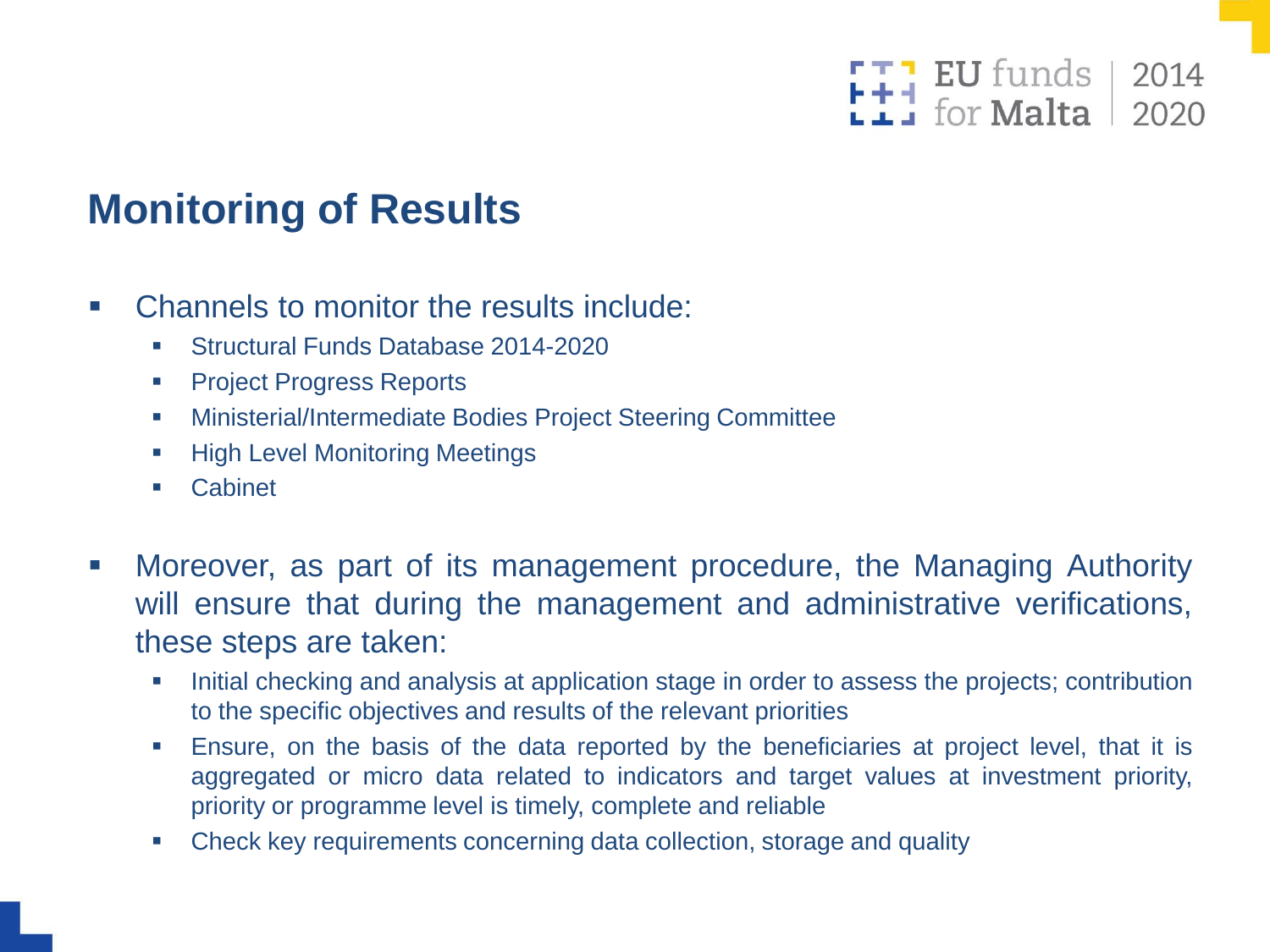

## **Monitoring**

- The Managing Authority will determine the correct mix of monitoring tools and approaches for each project, ensuring that the monitoring aspect contains an appropriate balance between:
	- *Data and analysis*: Obtaining and analysing documentation from projects that provide information on progress, e.g. through the progress reports, annual implementation reports, etc.
	- *Validation*: Checking or verifying whether or not the progress is accurate, e.g. through field visits, spot checks, assessments, etc.
	- *Participation*: Obtaining feedback from beneficiaries on progress and proposed actions, e.g. through Evaluation Steering Groups, meetings with stakeholders, etc.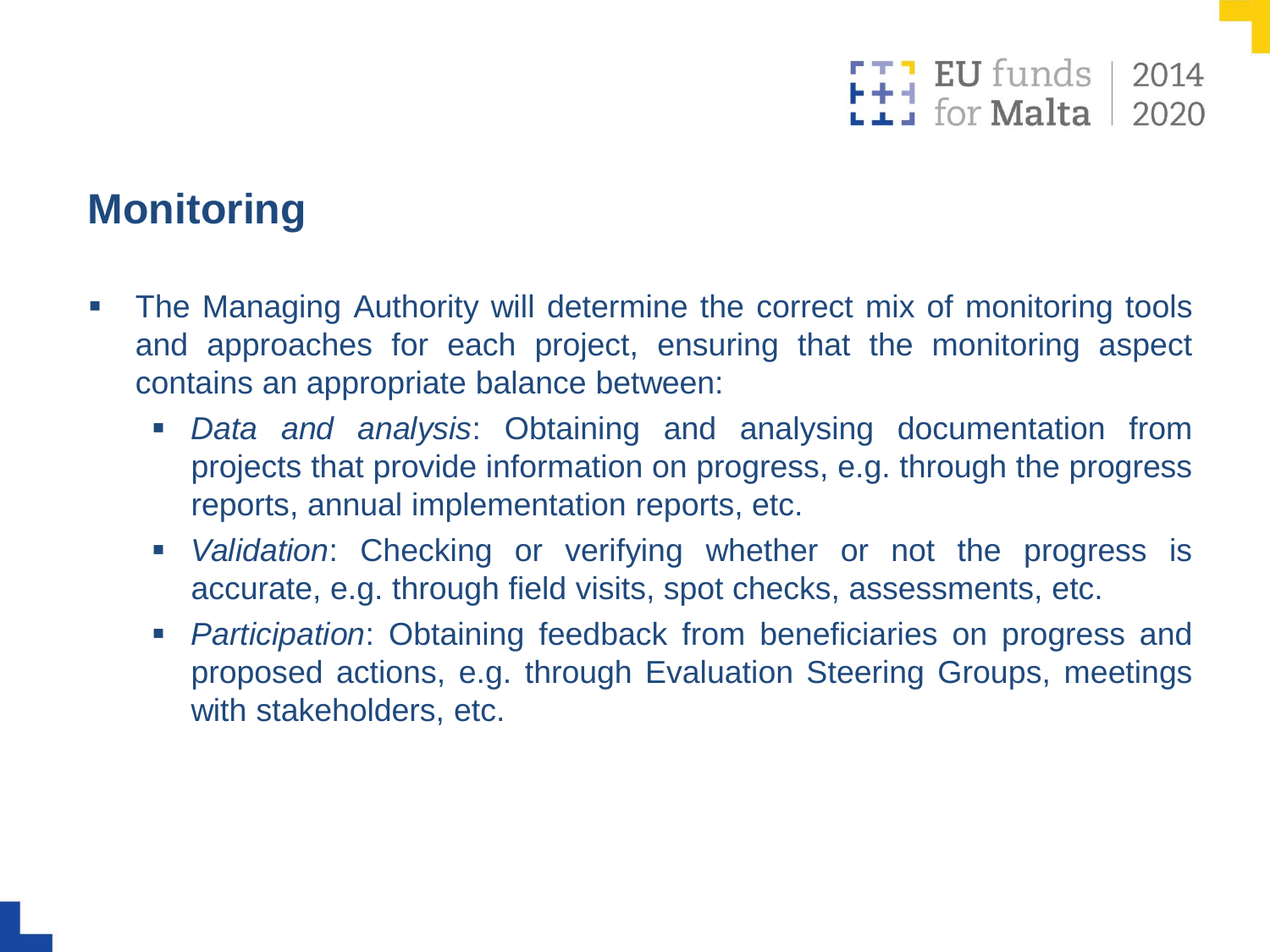

## **Monitoring**

- **Each EU-funded intervention would normally has its own arrangements to** plan, implement and monitor the contributions it is making to the results
- In this regard, the MA will engage in the following steps in order to organise programme-level monitoring:
	- Obtain monitoring information for each funded project through respective bi-annual/quarterly progress report
	- Analyse the contribution of the outputs and results to the achievements of the objectives and outcomes of the Operational Programmes
	- Participate in dialogue with relevant stakeholders at sector and national level
	- Triangulate monitoring information to obtain a more objective assessment. Identify issues and changes as an outcome of the monitoring mechanism that are necessary to further discussion and appropriate action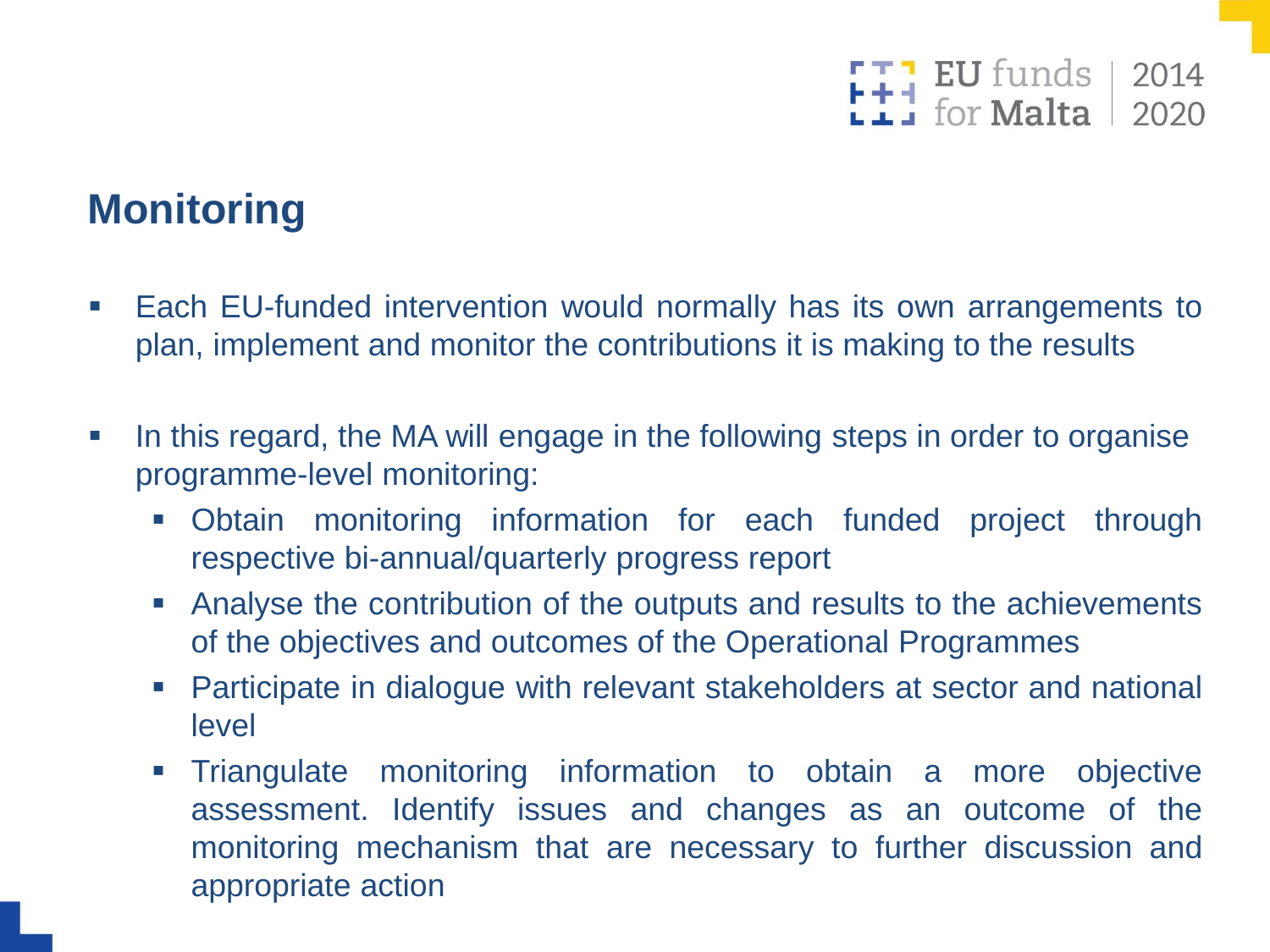

### **Evaluation**

- **The evaluation functions include:** 
	- A combination of top-down and bottom-up evaluation methods
	- Incorporating key evaluation issues and horizontal themes into the proposed research activities
	- An enhancement of the current monitoring system
	- *Ad hoc* evaluations triggered by under-performance against the Operational Programme or Performance Framework targets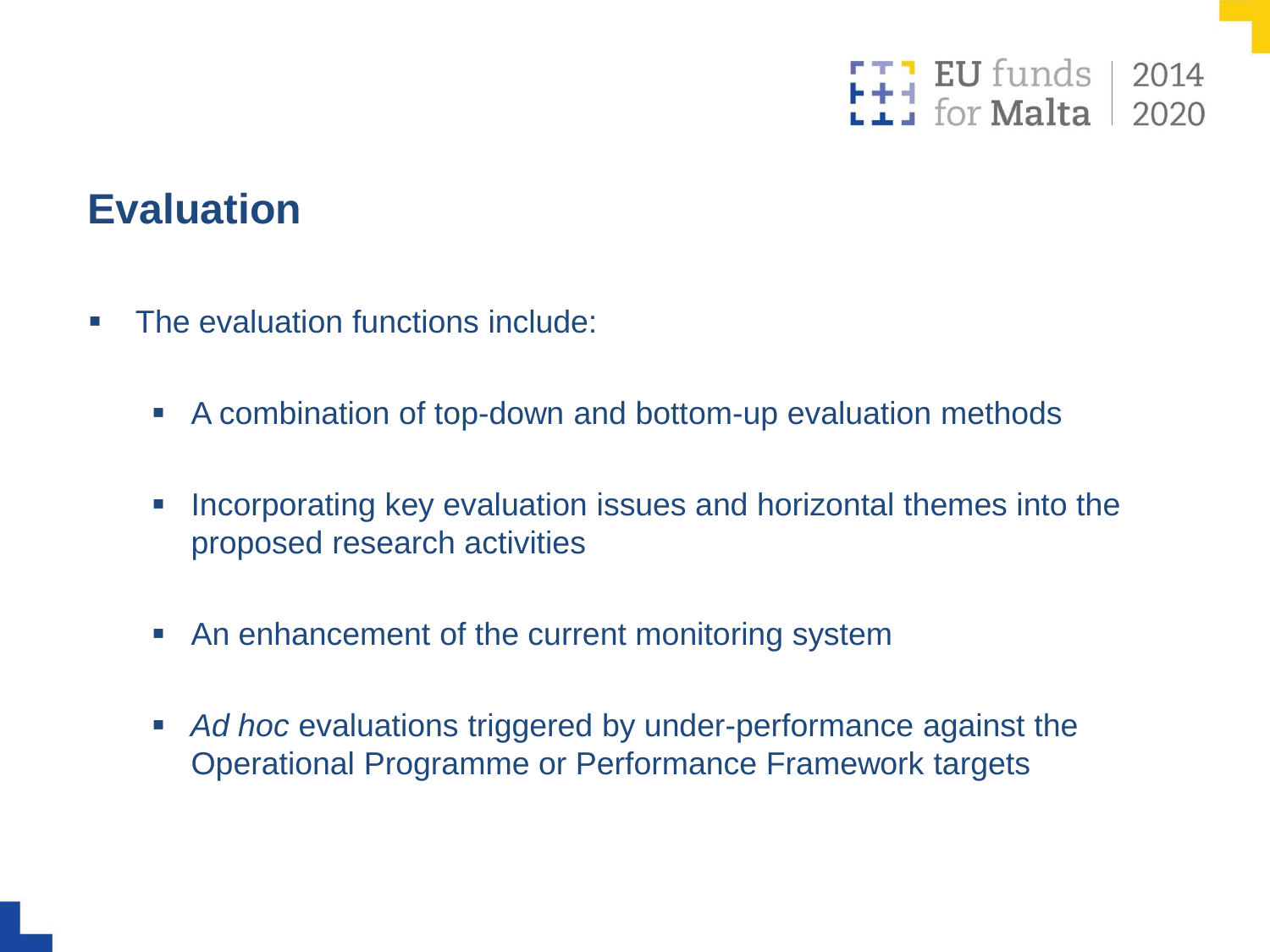

## **Principles, Norms and Standards for Evaluation**

- Evaluations during the 2014-2020 programming period will be:
	- **Independent**
	- **Intentional**
	- **Transparent**
	- **Impartial**
	- **High quality**
	- **Timely**
	- **Evidence-based**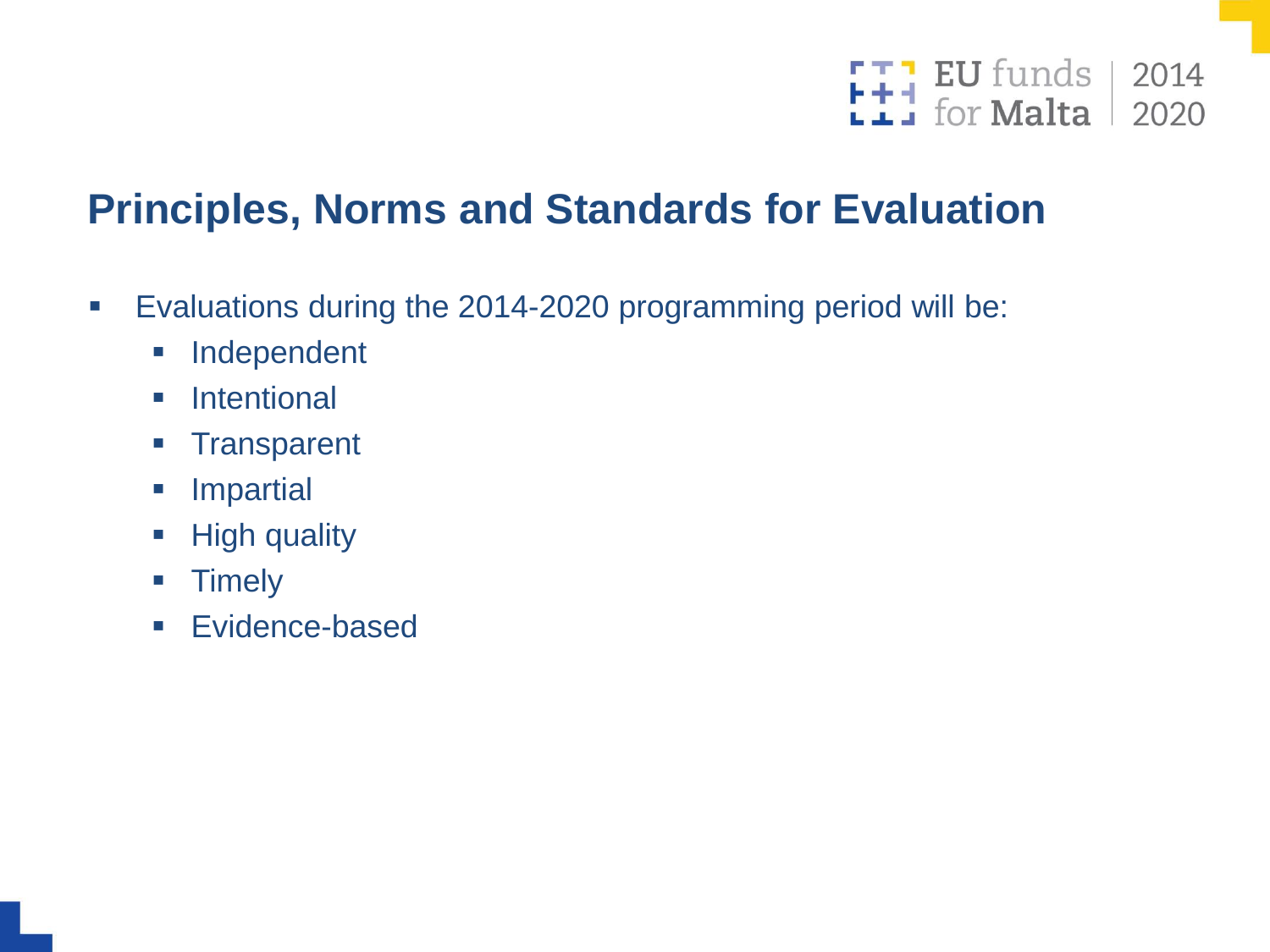

### **Evaluation Objectives and Criteria**

- Evaluation objectives are based on careful consideration of: the types of decisions evaluation users will make, the issues they will need to consider in making those decisions, and what the evaluation will need to achieve in order to contribute to these decisions
- The evaluation criteria defines the standards against which the initiatives will be assessed
- The evaluation criteria which will be used during this programming period are: relevance, effectiveness, efficiency and impact.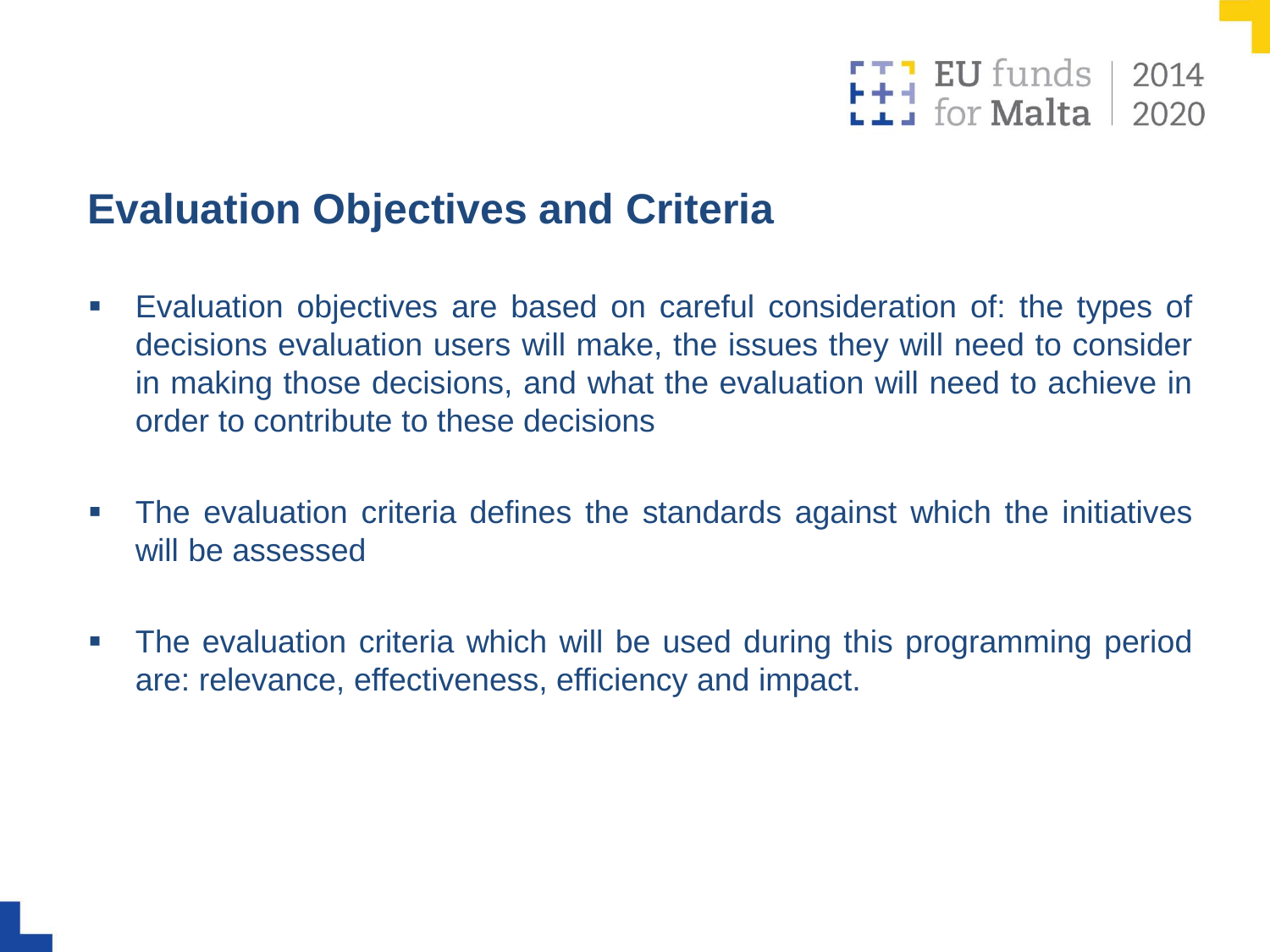

## **Evaluations to be carried out during the 2014-2020 programming period**

**Annual Plan: Year 2016**

#### **Counterfactual Feasibility and Pilot Study**

 The study will include an in-depth analysis of the feasibility in carrying out a counterfactual evaluation, the limitation in data availability and recommendations on how data can be gathered and stores, costeffectiveness, etc.

#### **Pilot Assessment of the ERDF/CF Indicators**

**The study will seek to strengthen and refine its methods on how to** obtain the necessary data from each output and result indicator, how to prepare the data collection instruments to record the information appropriately, what procedures to use to collect data, how often to access the data sources, the methodology used for each indicator, etc.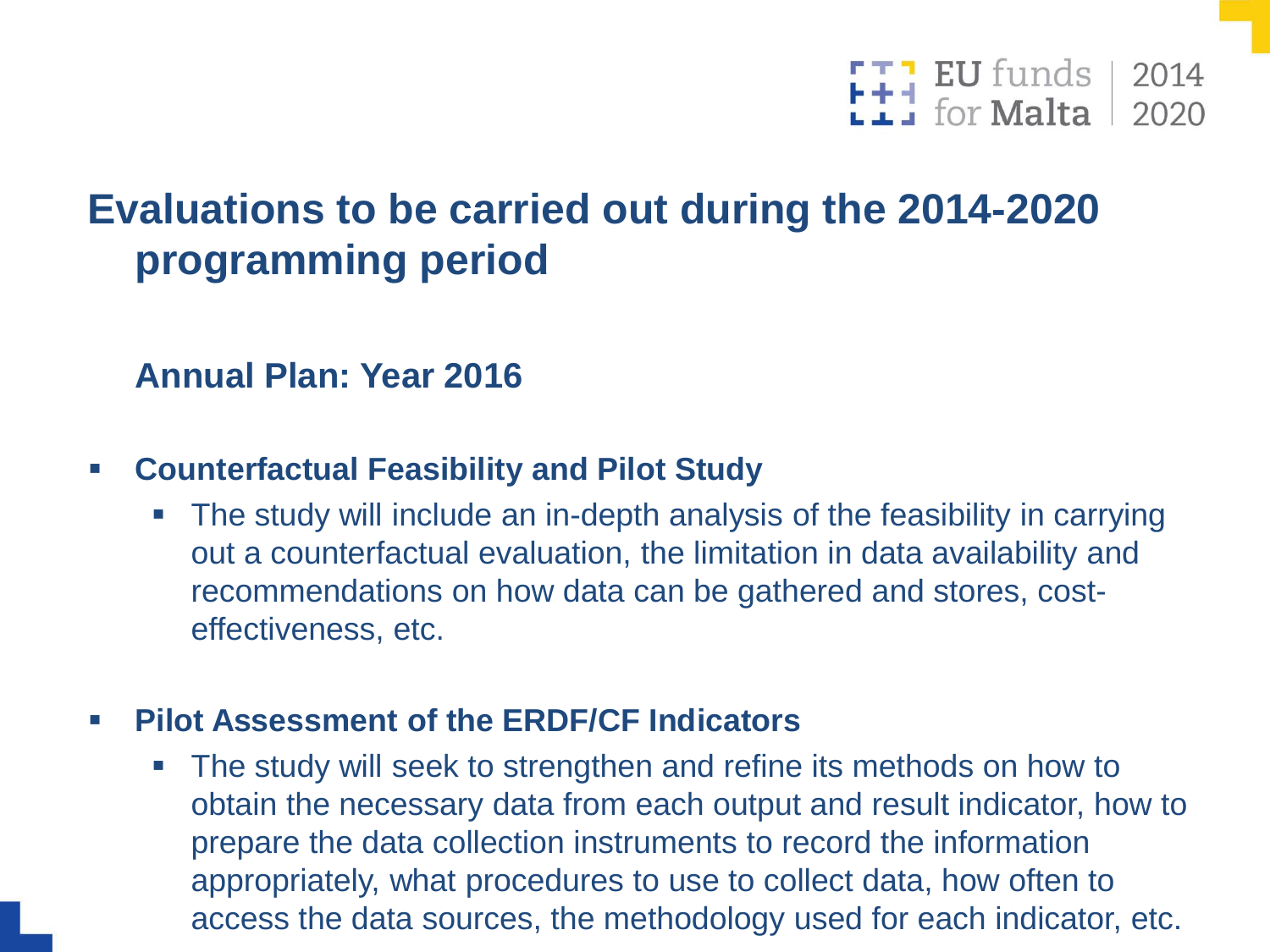

## **Evaluations to be carried out during the 2014-2020 programming period**

#### **A number of assessments will be held as follows in relation to:**

- **The key processes within the ESI Funds in Malta (Year 2017)**
- Effectiveness in achieving the outputs, results and impacts and the assessment of their compliance with the defined objectives in the Operational Programme (Year 2018)
- The communication activities held in line with the ESIF Communication Strategy 2014-2020 (Year 2019)

#### **Impact Evaluations (Year 2020)**

- The impact evaluation will consist of an evaluation of the effects, indented or unintended, caused by the Operational Programme
- The impact evaluation will not only measure whether the objectives have been achieved or the intended effects on the target groups, but will also take into consideration secondary impacts on students, households, etc.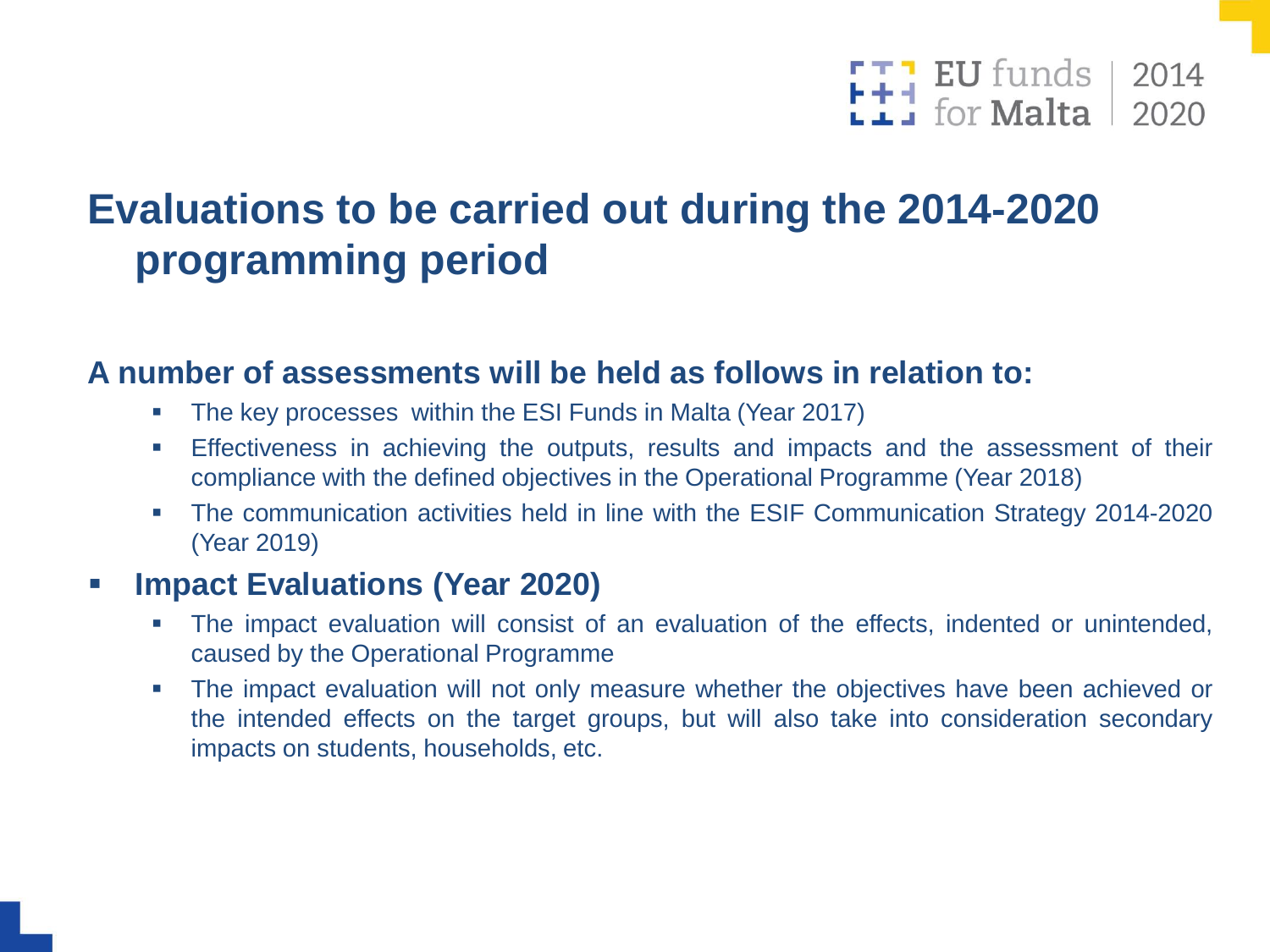## $\begin{array}{|c|c|c|c|}\n\hline\n\textbf{I} & \textbf{EU}\text{ funds} & 2014 \\
\hline\n\textbf{I} & \text{for Malta} & 2020 \\
\hline\n\end{array}$

## **Evaluations Steering Group 2014-2020**

- The remit of the group is as follows:
	- Advise on the specific monitoring and evaluation activities to be undertaken during the course of the programme, including quality assuring external evaluations undertaken
	- Provide input to on-going monitoring and evaluation activities where appropriate, drawing on the expert knowledge on the members of the Group
	- Assist in identifying and agreeing how some of the gaps in the reporting data can be best addressed
	- Advise and assist in the dissemination of the key results from the monitoring and evaluation activities in order to inform stakeholders of the performance of the programme
- The Steering Group will be made up of representatives from the line ministries (both from a project implementation and policy aspect), National Commission for the Promotion of Equality (NCPE), National Commission for Persons with a Disability (NCPD), Economics Policy Division within the Ministry for Finance, Malta Council for Economic and Social Development, and other entities as deemed necessary.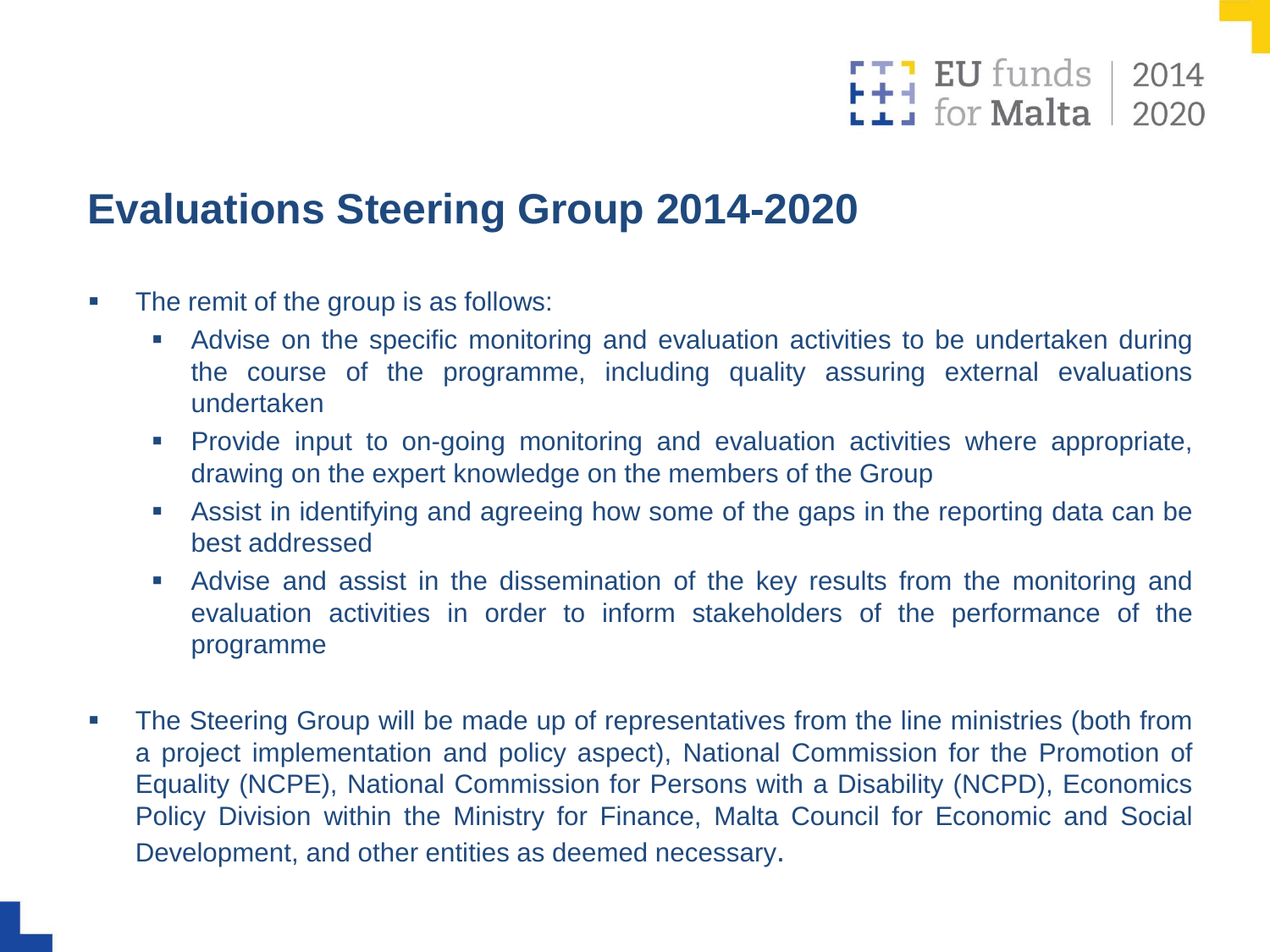

## **Capacity Building**

- **EXEC** Capacity Development is built on three dimensions:
	- Demand side dimension which refers to the commissioning side of the evaluation process
	- Supply side dimensions which refers to the availability and quality of both external evaluation expertise and socio-economic data resources
	- Dissemination and utilisation of evaluation outputs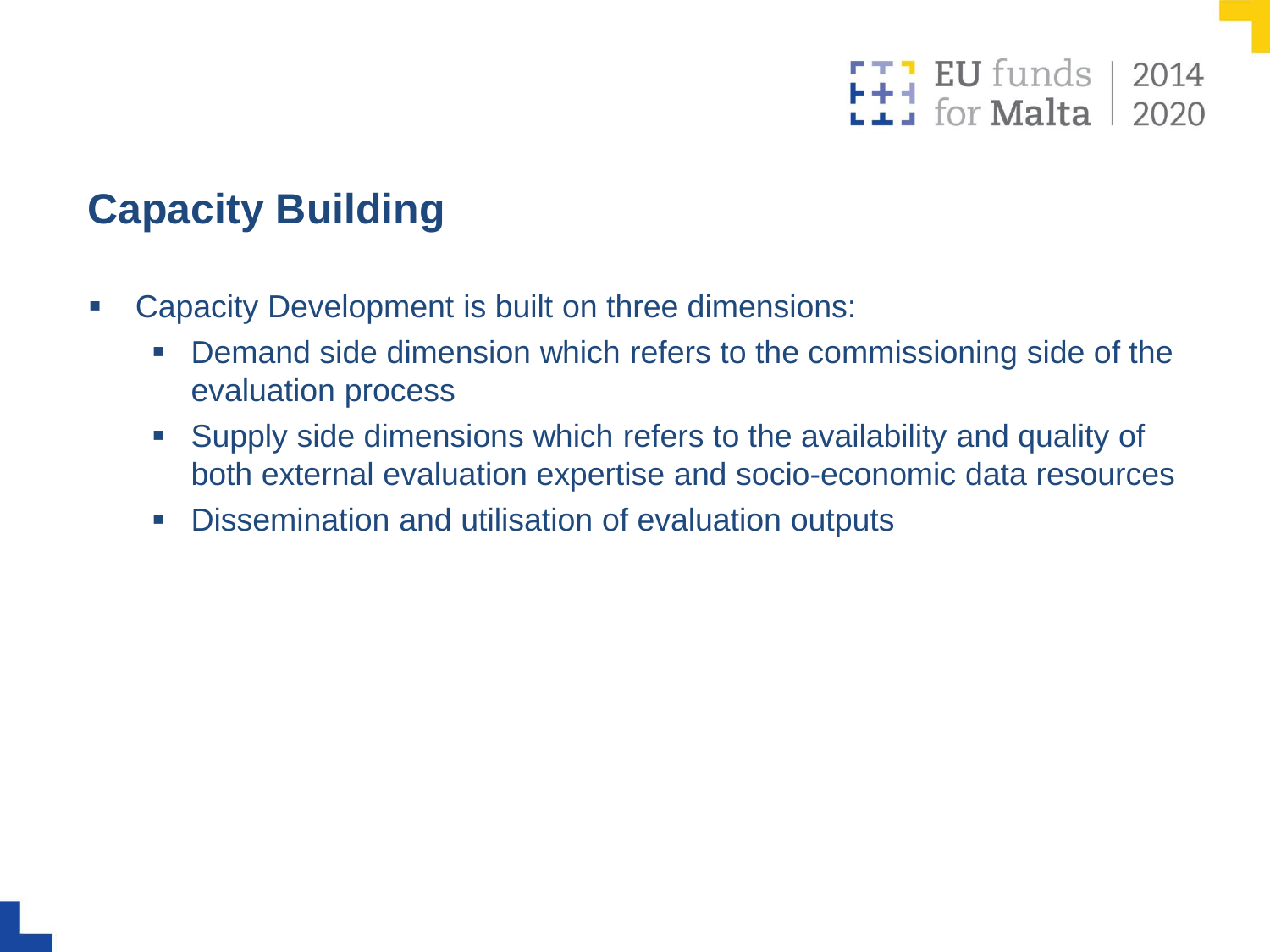## **T - EU** funds | 2014<br>**H -** for **Malta** | 2020

## **Financial Resources**

Total €2,153,790 (EU share: €1,723,032; MT share: €430,758)



- **Pilot Assessment of the ERDF/CF Indicators**
- Counterfactual Feasibility and Pilot Study
- **Assessment of Key Process within ESIF**
- Assessment of the Contribution of the Objectives to the EU and National Priorities, Relevance and Efficiency **Assessment of Effectiveness**
- **Assessment of Communication Activities**
- **Impact Evaluations**
- Summary Report
- Dissemination of Findings
- Capacity Building
- Ongoing Monitoring and if necessary any other ad hoc evaluations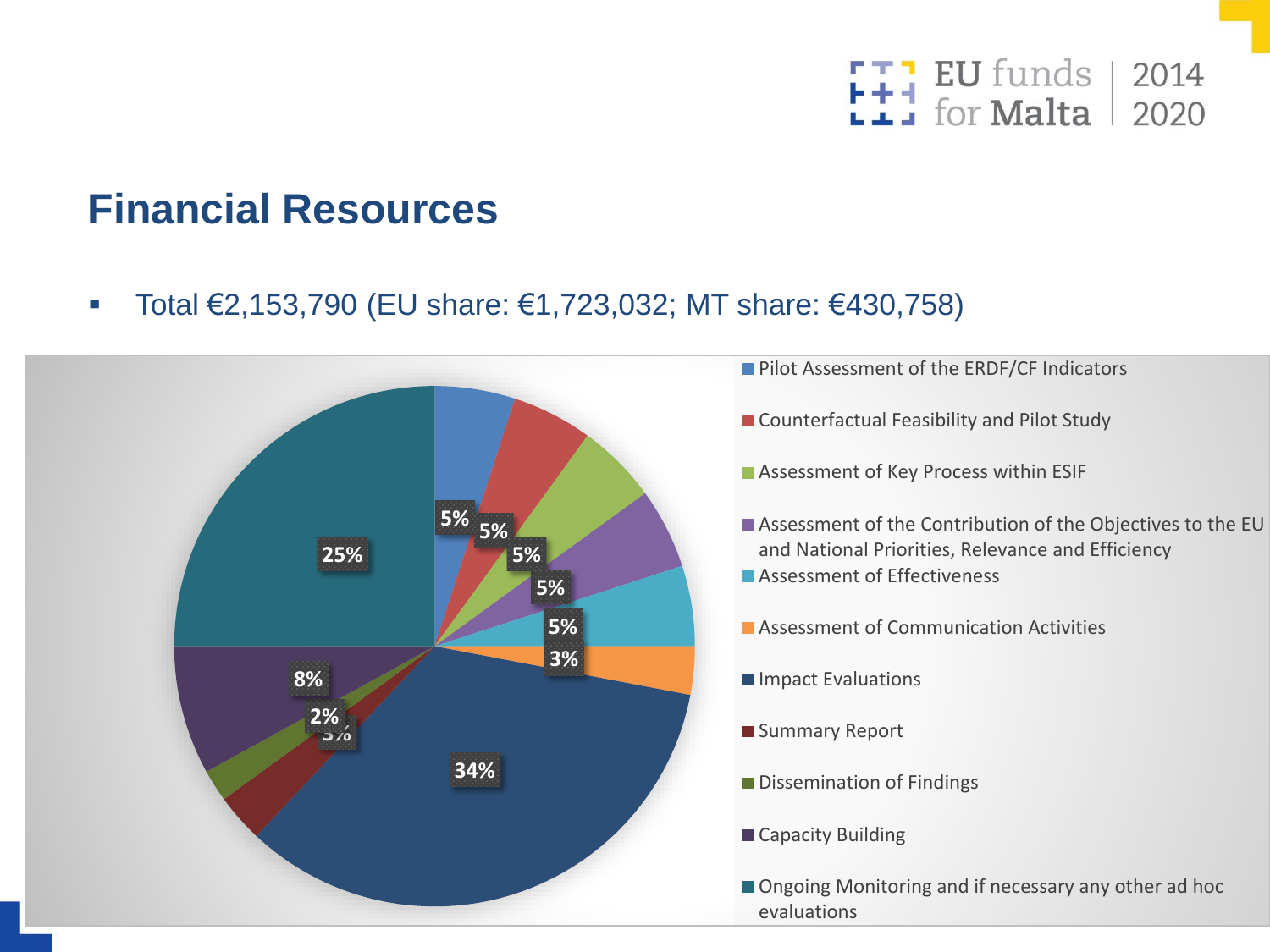